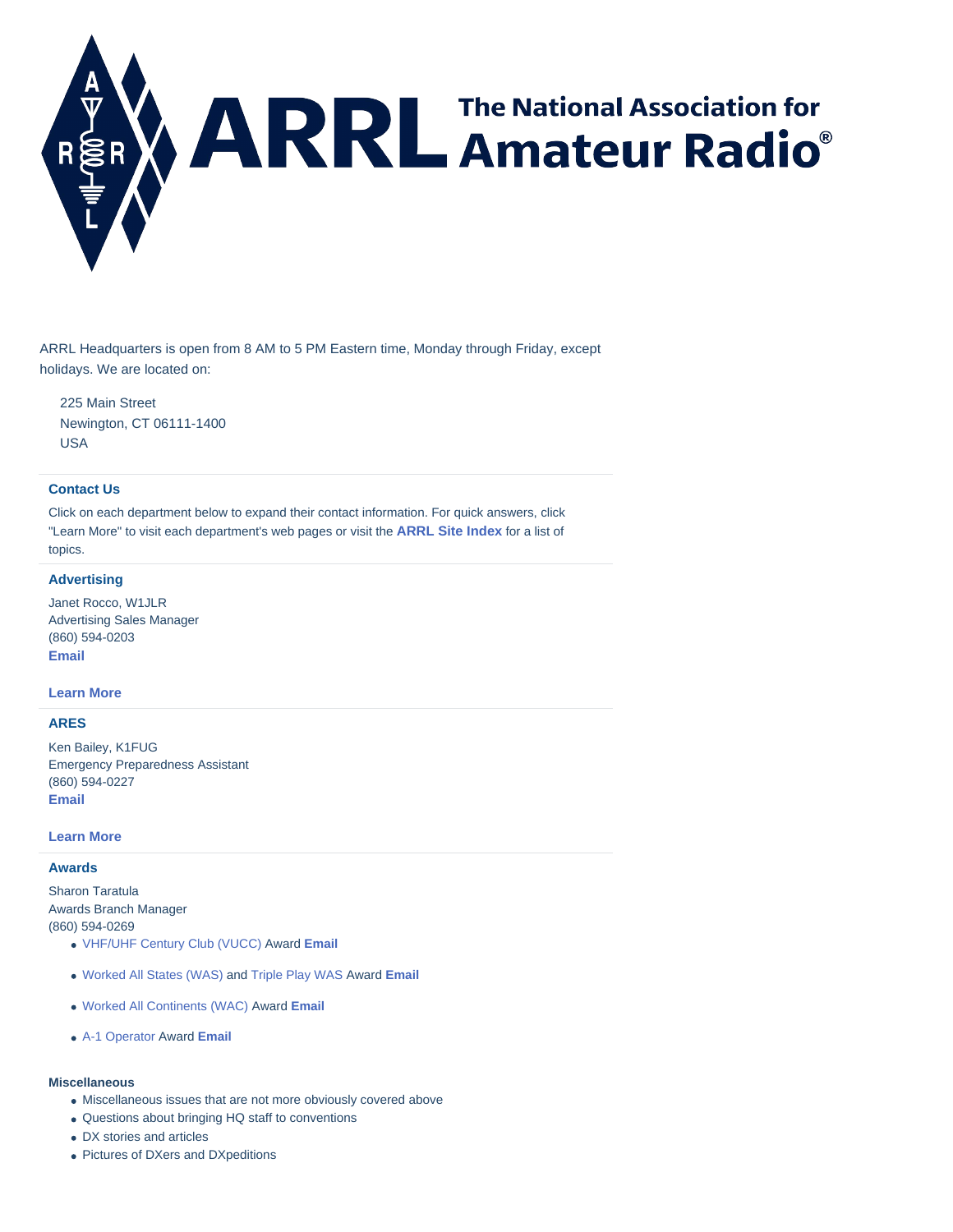Help with DXing, questions about how to operate, or about software, etc.

#### **[Email](mailto:dxccadmin@arrl.org)**

[Learn More](http://www.arrl.org/awards)

# **[Clubs](#page-0-0)**

Kathy Allison, KA1RWY Radiosport Department **[Email](mailto:clubs@arrl.org)**

**[Learn More](http://www.arrl.org/clubs)**

# **[Continuing Education & EmComm Courses](#page-0-0)**

Online Emergency Communications Course Questions & Support: Lifelong Learning Department **[EAD@arrl.org](mailto:EAD@arrl.org)**

Emergency Communications Questions & Support: Ken Bailey, K1FUG Emergency Communications Department (860) 594-0227 **[CEP@arrl.org](mailto:cep@arrl.org?subject=Continuing%20Education)**

#### **[Learn More](http://www.arrl.org/courses-training)**

#### **[Contributions, Grants and Scholarships](#page-0-0)**

**Scholarships/Grants: [Email](mailto:Foundation@arrl.org)**

# **Donations & Other inquiries:**

**Melissa Stemmer, KA7CLO** Development Manager Telephone: 860-594-0348 **[Email](mailto:mstemmer@arrl.org)**

#### **Regina Galuppi, W3DGI**

Development Associate Telephone: 860-594-0291 **[Email](mailto:rgaluppi@arrl.org)**

# **Maryann Macdonald, KB1ZTH**

Development Associate Telephone: 860-594-0228 **[Email](mailto:mmacdonald@arrl.org)**

## **[Learn More](http://www.arrl.org/donate-to-arrl)**

# **[Contests](#page-0-0)**

Paul Bourque, N1SFE Contest Program Manager (860) 594-0232 **[Email](mailto:contests@arrl.org)**

#### **[Learn More](http://www.arrl.org/contests)**

#### **[DXCC](#page-0-0)**

DXCC Team 860-594-0200

#### **DXCC Miscellaneous [Email](mailto:DXCCAdmin@arrl.org)**

- [DXCC](http://www.arrl.org/dxcc) application questions
- Application status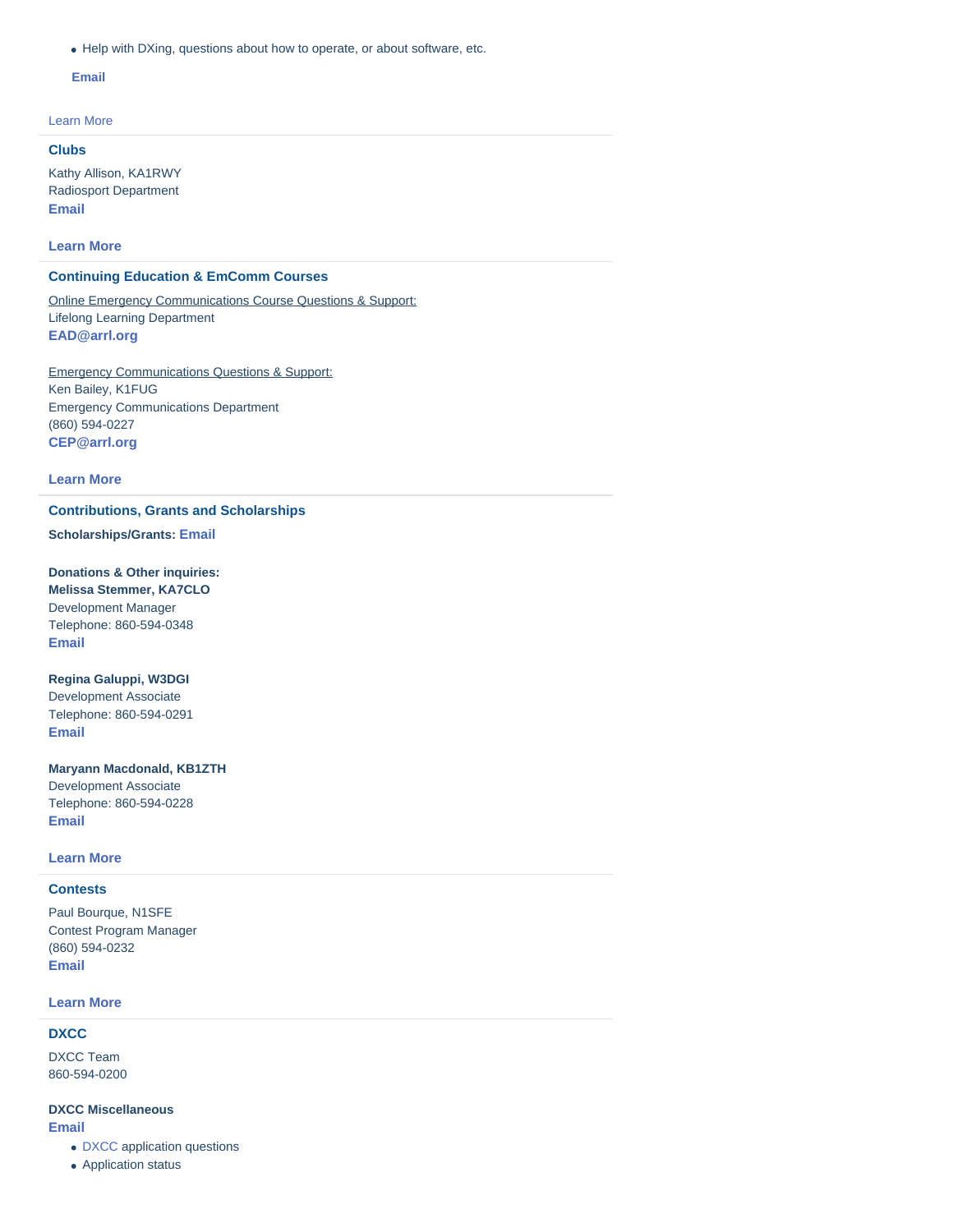- Certificate or pin issues or problems; missing awards, lost in mail, etc.
- Order more awards, or order some new awards from the awards branch

# **Rules**

**[Email](mailto:DXCCRules@arrl.org)**

- Issues about licenses, authentication, documentation
- Questions about validity of operations
- Questions about th[e DXCC rules](http://www.arrl.org/dxcc-rules)
- DXCC member has a question about the data shown in his DXCC records

Award questions, please email the corresponding area as you see fit below: **[VUCCaward@arrl.org](mailto:VUCCaward@arrl.org)**, **[WASaward@arrl.org](mailto:WASaward@arrl.org)**, **[WACaward@arrl.org](mailto:WACaward@arrl.org)**, **[A1opaward@arrl.org](mailto:A1opaward@arrl.org)** , **[dxccadmin@arrl.org](mailto:dxccadmin@arrl.org)**

## **[Learn More](http://www.arrl.org/dxcc)**

# **[Education & Lifelong Learning](#page-0-0)**

For questions about ARRL's educational programs, please email **[EAD@arrl.org](mailto:EAD@arrl.org)**.

# **[Learn More](http://www.arrl.org/licensing-education-training)**

# **[Field Organization](#page-0-0)**

Mike Walters Field Services Manager (860)594-0305 **[Email](mailto:mwalters@arrl.org)** Steve Ewald, WV1X Supervisor, Field Organization Team (860) 594-0265 **[Email](mailto:sewald@arrl.org)**

**[Learn More](http://www.arrl.org/field-organization)**

# **[Hamfests & Conventions](#page-0-0)**

Steve Ewald, WV1X Supervisor, Field Organization Team (860) 594-0265

**[Email](mailto:hamfest@arrl.org) [Learn More](http://www.arrl.org/hamfests-and-conventions-calendar)**

#### **[License Exams](#page-0-0)**

Maria Somma, AB1FM VEC Manager (860) 594-0300 **[Email](mailto:vec@arrl.org)**

# **[Learn More](http://www.arrl.org/find-an-amateur-radio-license-exam-session)**

# **[License Instructors](#page-0-0)**

Please email **[EAD@arrl.org](mailto:EAD@arrl.org)**.

**[Learn More](http://www.arrl.org/volunteer-instructors-mentors)**

**[Email](mailto:lotw-help@arrl.org) [Logbook of the World](#page-0-0)**

**[Learn More](http://www.arrl.org/logbook-of-the-world)**

#### **[Marketing and Communications](#page-0-0)**

Kathleen Callahan, KC1MBY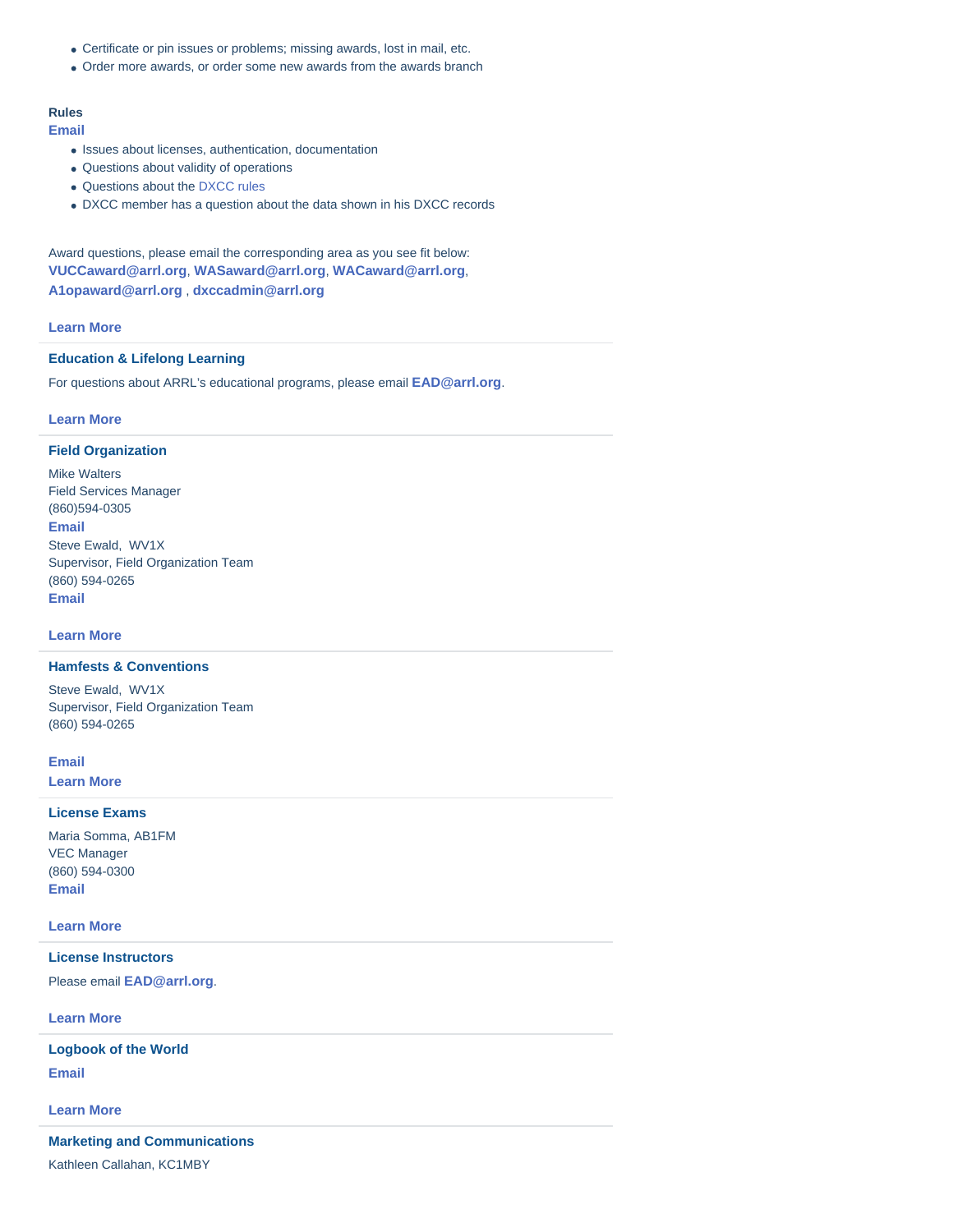Director of Membership, Marketing and Communications (860)594-0200 **[Email](mailto:marketing@arrl.org)**

# **Product and Publication Sales**

Jackie Ferreira, KB1PWB Product Marketing Specialist (860) 594-0292 **[Email](mailto:jferreira@arrl.org)**

## **[Membership & Benefits](#page-0-0)**

**Join or Renew, and assistance with membership benefits: [Online Membership Application](http://www.arrl.org/join)** Toll Free: 1-888-277-5289 (US) International: 1+(860) 594-0200 HQ Business Hours are Monday - Friday, 8am - 5pm EST

*QST* delivery: **[Email](mailto:circulation@arrl.org)**

Change of address: **[Email](mailto:coa@arrl.org)**

# **[Learn More](http://www.arrl.org/member-support)**

# **[NCJ - National Contest Journal](#page-0-0)**

**[Subscribe](https://www.arrl.org/ncj-subscription-form)** Toll Free: 1-888-277-5289 (US) International: 1+(860) 594-0200

**Delivery: [Email](mailto:circulation@arrl.org?subject=NCJ) Change of Address: [Email](mailto:coa@arrl.org) Editorial: [Email](mailto:ncj@arrl.org)**

### **[Learn More](http://www.arrl.org/ncj)**

# **[News](#page-0-0)**

Rick Lindquist, WW1ME News Editor **[Email](mailto:ww1me@arrl.org)**

# **[Learn More](http://www.arrl.org/news-features)**

## **[Orders, Publications and Product Sales](#page-0-0)**

**[Order Online](http://www.arrl.org/shop)** Toll Free: 1-888-277-5289 (US) International: 1+(860) 594-0355 **[Email](mailto:pubsales@arrl.org?subject=Order)**

# **[Permissions/Terms of Use](#page-0-0)**

Production Coordinator 225 Main St Newington, CT 06111 **[Email](mailto:permission@arrl.org)**

**[Learn More](http://www.arrl.org/copyright)**

# **[Product Development](#page-0-0)**

Bob Inderbitzen, NQ1R Product Development Manager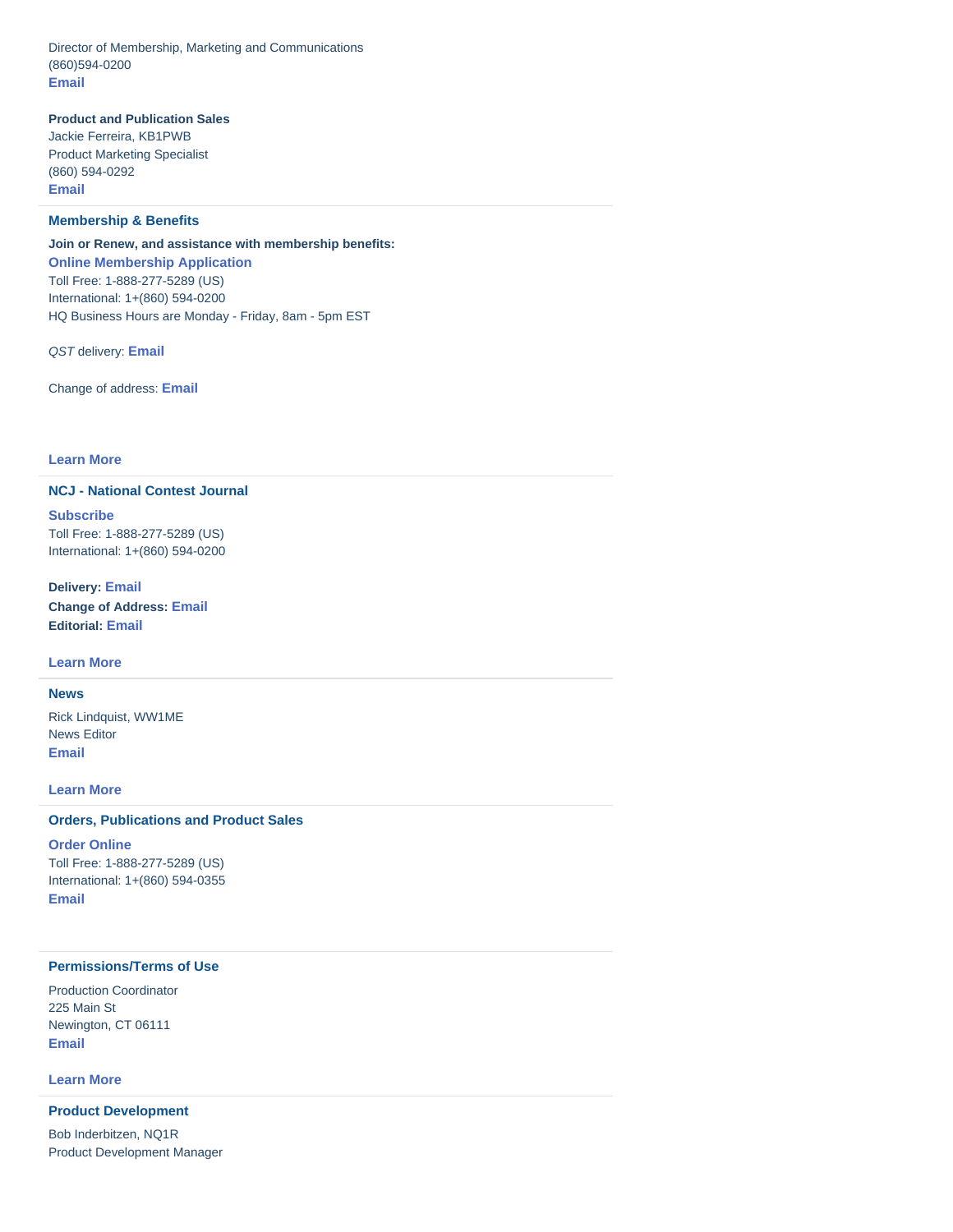# **[Public Relations, Media and Outreach](#page-0-0)**

(860) 594-0328 **[Email](mailto:newsmedia@arrl.org)**

#### **[Learn More](http://www.arrl.org/media-and-public-relations)**

# **[Public Service and Emergency Management](#page-0-0)**

Ken Bailey, K1FUG Emergency Preparedness Assistant (860)594-0227 **[Email](mailto:kbailey@arrl.org)**

# **[Learn](http://www.arrl.org/public-service) More**

#### **[QEX - A Forum for Communications Experimenters \(journal\)](#page-0-0)**

## **[Subscribe](https://www.arrl.org/qex-subscription-form)**

Toll Free: 1-888-277-5289 (US) International: 1+(860) 594-0200 HQ Office Hours are Monday - Friday, 8am - 5pm EST

**Delivery: [Email](mailto:circulation@arrl.org?subject=QEX) Change of Address: [Email](mailto:coa@arrl.org) Editorial: [Email](mailto:qex@arrl.org)**

# **[Learn More](http://www.arrl.org/qex)**

**[QSL Service](#page-0-0)**

**[Email](mailto:buro@arrl.org)**

**[Learn More](http://www.arrl.org/qsl-service)**

# **[QST](#page-0-0)**

**Digital Access: [Digital QST](http://www.arrl.org/digital-qst-faq) FAQ**

**Digital QST Support: [Email](mailto:digitalQST@arrl.org?subject=digital%20QST%20support&body=Device%20(Make)%0A%0AModel%20No.%0A%0AOperating%20System%20(OS)%0A%0ABrowser%20type%20and%20Version%0A%0AProblem%20or%20Question...)**

**Delivery: [Email](mailto:circulation@arrl.org)**

**Change of Address: [Email](mailto:coa@arrl.org)**

**Editorial: [Email](mailto:qst@arrl.org)**

**[Learn More](http://www.arrl.org/qst)**

# **[Regulatory and Advocacy](#page-0-0)**

**Bart Jahnke, W9JJ**

Radiosport and Regulatory Affairs Manager Tel: 860-594-0272 Fax: 860-594-0259 **[Email](mailto:reginfo@arrl.org)** Administrator, ARRL Volunteer Counsel and Volunteer Consulting Engineer Programs. *Duties include:* General regulatory questions

- RFI regulatory information
- Antenna restrictions
- International operating